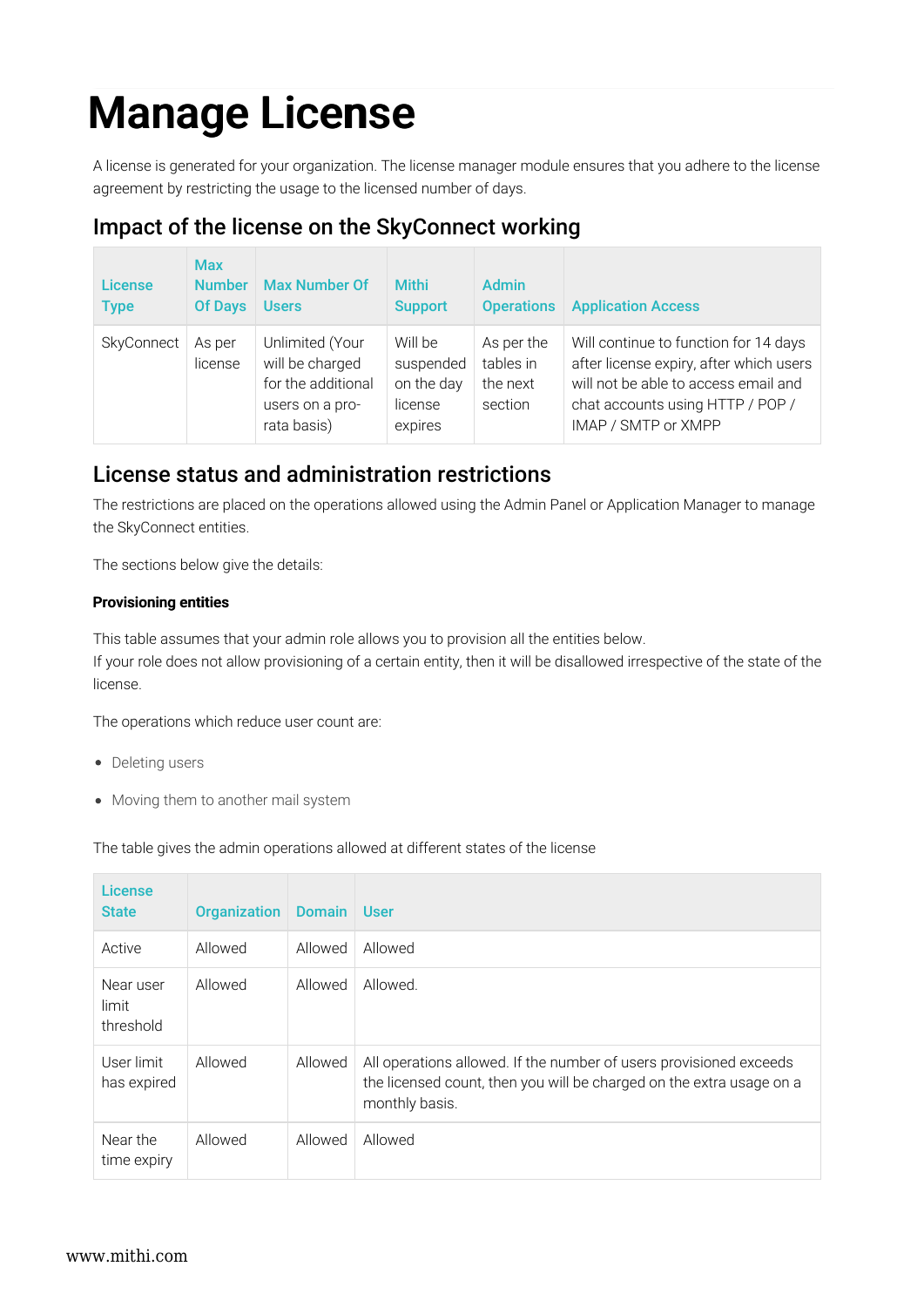| <b>License</b><br><b>State</b> | <b>Organization</b> Domain |                       | ∣User       |
|--------------------------------|----------------------------|-----------------------|-------------|
| Time<br>expired                | Not allowed                | <b>Not</b><br>allowed | Not allowed |

### Managing entities

This table assumes that your admin role allows you to manage all the entities below. If your role does not allow managing of a certain entity, then it will be disallowed irrespective of the state of the license.

#### Critical operations are

- Resetting user/group passwords
- Resetting account lockout status

| <b>License State</b>         | <b>Organization</b>                    | <b>Domain</b>                          | <b>User</b>                            |
|------------------------------|----------------------------------------|----------------------------------------|----------------------------------------|
| Active                       | Allowed                                | Allowed                                | Allowed                                |
| Near user limit<br>threshold | Allowed                                | Allowed                                | Allowed                                |
| User limit has<br>expired    | Allowed                                | Allowed                                | Allowed                                |
| Near time expiry             | Allowed                                | Allowed                                | Allowed                                |
| Time expired                 | Allow only the critical<br>operations. | Allow only the critical<br>operations. | Allow only the critical<br>operations. |

## Calculating the licensed users in the system

A licensed user is a user who has an active account on the SkyConnect servers.

The following users are not counted as licensed users:

- System users such as postmaster.
- Users whose mailsystem is Others. (Users with Others mailsystem are hosted on the co-existence servers.)
- Aliases
- Groups

#### Alerts

Primary or technical contacts will receive email alerts at the following triggers:

when you are nearing or crossed the user limit or the time limit.